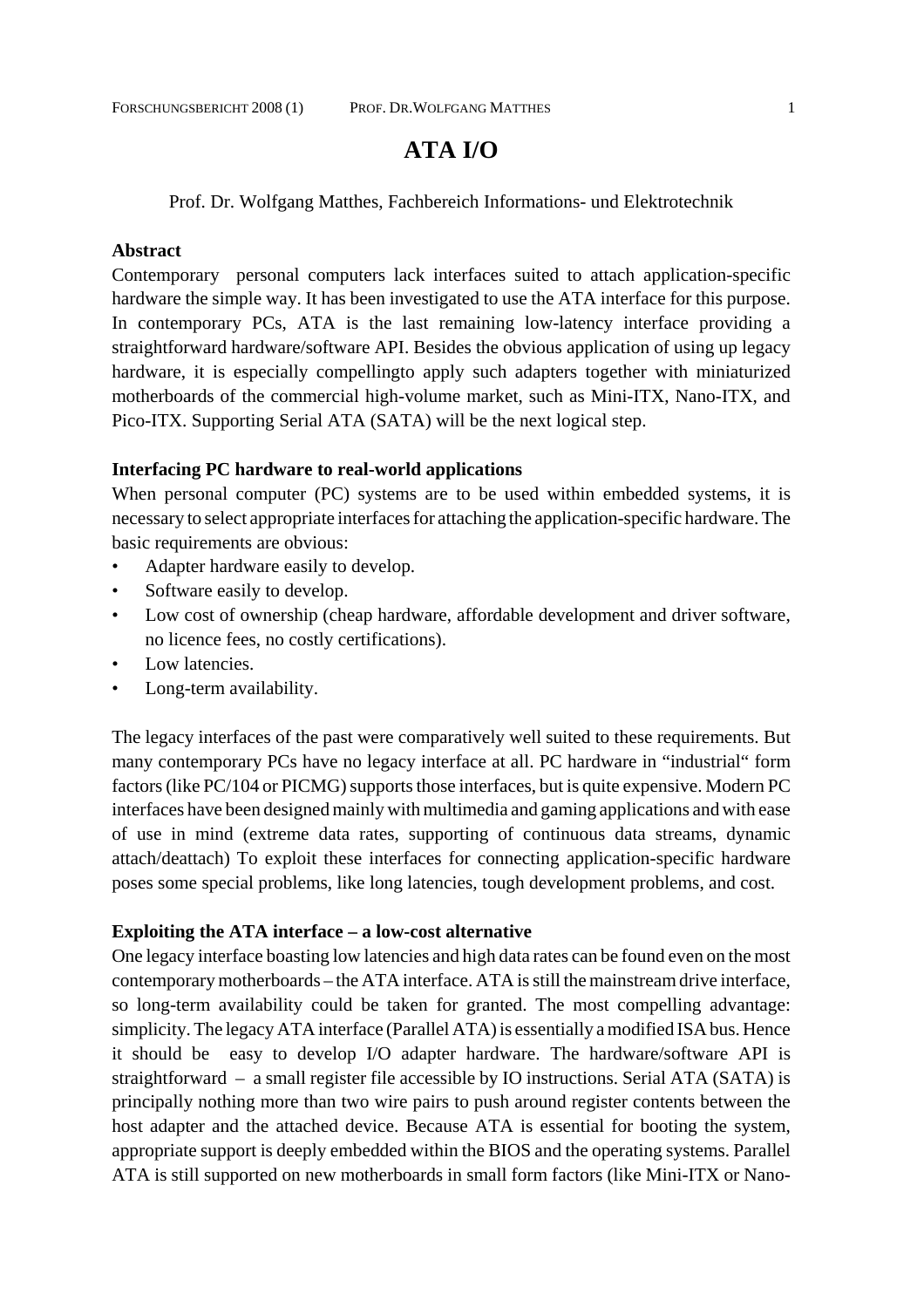ITX), particularly because it is still a mainstream interface for optical drives. Employing ATA as a low-latency embedded interface allows to apply such motherboards instead of typical industrial platforms (like PC/104, EBX, EPIC or PICMG) which are considerably more expensive (Fig. 1 shows an example).

Typical ATA I/O adapters will fit into small CPLDs. Eventually, the application-specific circuitry could find its place within the same CPLD, too (see Fig. 2a). ATA interface adapters can be provided for attachment of widely available I/O hardware, like Opto 22 compatible racks, ISA or PCI I/O cards, and PC/104 modules (as shown in Fig. 2b).



**Fig. 1.** A low-cost industrial PC based on a Mini-ITX motherboard. 1 - CPLD containing the ATA i/O adapter circuitry; 2 - interface connector; 3 - diagnostic LEDs; 4 - front-panel I/O attachment.



**Fig. 2.** Typical ATA interface adapter applications. a) The ATA I/O adapter CPLD contains all the necessary digital circuitry (application-specific). b) The ATA I/O adapter CPLD emulates an industry standard interface, so that readily available I/O hardware (PC/104 modules, industrial-grade ISA cards, PCI cards and the like) can be supported by up-to-date low-cost PC platforms based on cheap motherboards (like Mini-ITX).